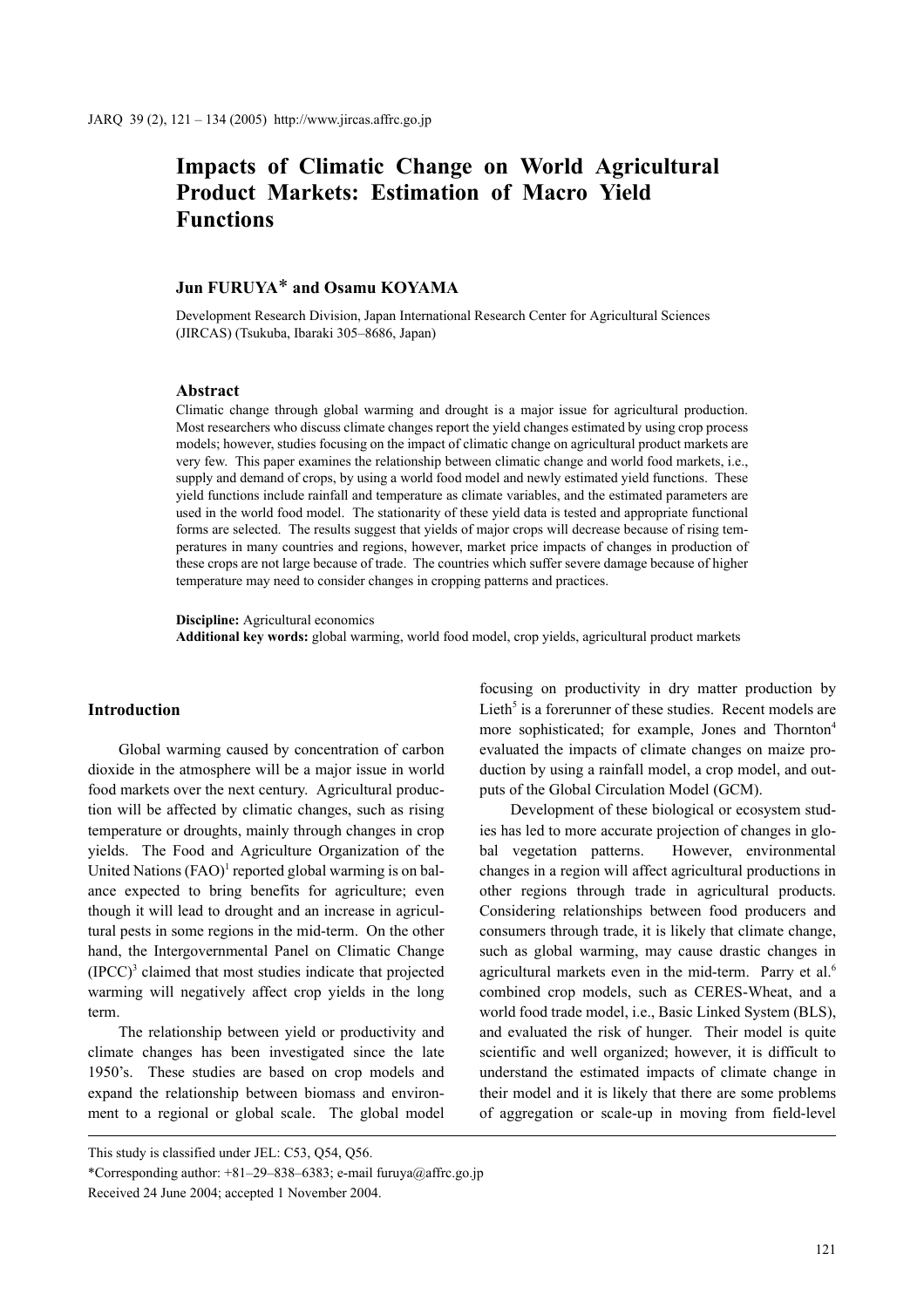models and data to national or global models. It is difficult to think that the parameters of a field model and a national model are the same.

This paper examines possible impacts of climatic change, focusing on global warming, on world agricultural product markets by estimating macro yield functions and using the world food model of JIRCAS  $(IFPSIM)^7$ . The world food model is developed by Oga<sup>7,8</sup> and Yanagishima<sup>7</sup> and it is used for agricultural policy evaluations. The world food model of the International Food Policy Research Institute (IFPRI) (IMPACT)<sup>9</sup> has the same model structure. The term of the outlook is 25 years, i.e., a mid-term projection.

#### **Methods**

## **1. Yield function**

Climate variables such as rainfall and temperature will affect crop production. Crop production is yield times harvested area, and it is assumed that only yield is affected by these climate variables. First, the yield data is tested for non-stationarity by using an Augmented Dickey-Fuller (ADF) test. If the yield data are stationary, the following double-log form yield function will be estimated:

$$
ln YH_t = a + b_1T + b_2ln PRC_t + b_3ln TMP_t
$$
 (1)

where *YH* is yield, *T* is time trend, *PRC* is rainfall measured in millimeters, and *TMP* is temperature measured in degrees Celsius. The estimation method is OLS and if there are serial correlations in the error term, an autoregressive (AR) model is applied. The number of lags of the AR model is determined following the value of Akaike Information Criterion (AIC). Parameters  $b_2$  and  $b<sub>3</sub>$  are the elasticities of yield for precipitation and temperature, and these indicate percent changes in yield due to a 1% increase of these variables.

If the yield data are non-stationary, the following first difference function will be estimated:

$$
\mathrm{d}\ln YH_t = a + b_2 \mathrm{d}\ln PRC_t + b_3 \mathrm{d}\ln TMP_t \tag{2}
$$

where 
$$
\text{dln} YH_i = \ln YH_i - \ln YH_{i-1}, \quad \text{dln} PRC_i
$$

$$
= \ln PRC_i - \ln PRC_{i-1}, \quad \text{dln} TMP_i = \ln TMP_i - \ln TMP_{i-1}.
$$

## **2. Data**

The data of rainfall and temperature are the average numbers reported by the Global Historical Climatology Network (GHCN: http://www.ncdc.noaa.gov/cgi-bin/ res40.pl) of the National Climatic Data Center (NCDC). The climatic variables selected are monthly data for the flowering or silking season of each crop, as indicated in the cropping calendar of the  $\text{USDA}^{10}$ . If the season is not posted in the calendar, one month before the harvesting season is selected as the flowering or silking season. Table 1 shows the selected seasons for each country and commodity. The basic estimation period is from 1961 to 2000.

Rainfall and temperature in large countries such as

|             | Wheat                       | Maize    | Other coarse grains             | Rice     | Soybeans    |
|-------------|-----------------------------|----------|---------------------------------|----------|-------------|
| <b>USA</b>  | May, Jun<br>Jun, Jul $(SW)$ | Jul, Aug | Jun, Jul (BA, OA)<br>Aug $(SG)$ | Jul, Aug | Jul, Aug    |
| EU          |                             |          |                                 |          |             |
| Austria     | May, Jun                    | Jul, Aug | Apr, May                        |          | Jul, Aug    |
| Belgium     | May, Jun                    | Jul, Aug | Apr, May                        |          |             |
| Denmark     | May, Jun                    |          | Jul, Aug                        |          |             |
| Finland     | May, Jun                    |          | Apr, May                        |          |             |
| France      | May, Jun                    | Jul, Aug | Aug                             | Aug, Sep | Jul, Aug    |
| Germany     | Jun, Jul                    | Jul, Aug | Apr, May, Jun, Jul              |          | Jul, Aug    |
| Greece      | May, Jun                    | Jul, Aug | Apr, May                        | Aug, Sep | Jul, Aug    |
| Ireland     | May, Jun                    |          | Apr, May                        |          |             |
| Italy       | May, Jun                    | Jul, Aug | Apr, May                        | Aug, Sep | Jul, Aug    |
| Luxembourg  | May, Jun                    |          | Apr, May                        |          |             |
| Netherlands | May, Jun                    | Jul, Aug | Apr, May                        |          |             |
| Portugal    | May, Jun                    | Jul, Aug | Apr, May                        | Aug, Sep |             |
| Spain       | Apr, May                    | Jul, Aug | Apr, May                        | Aug, Sep | Jul, Aug    |
| Sweden      | Apr, May                    |          | Apr, May                        |          |             |
| UK          | May, Jun                    |          | Apr, May, Jun                   |          | (continued) |

**Table 1. Selected flowering or silking season for each country and commodity**

Other coarse grains: Barley (BA), rye, oats (OA), millet, sorghum (SG).

SW: Spring wheat.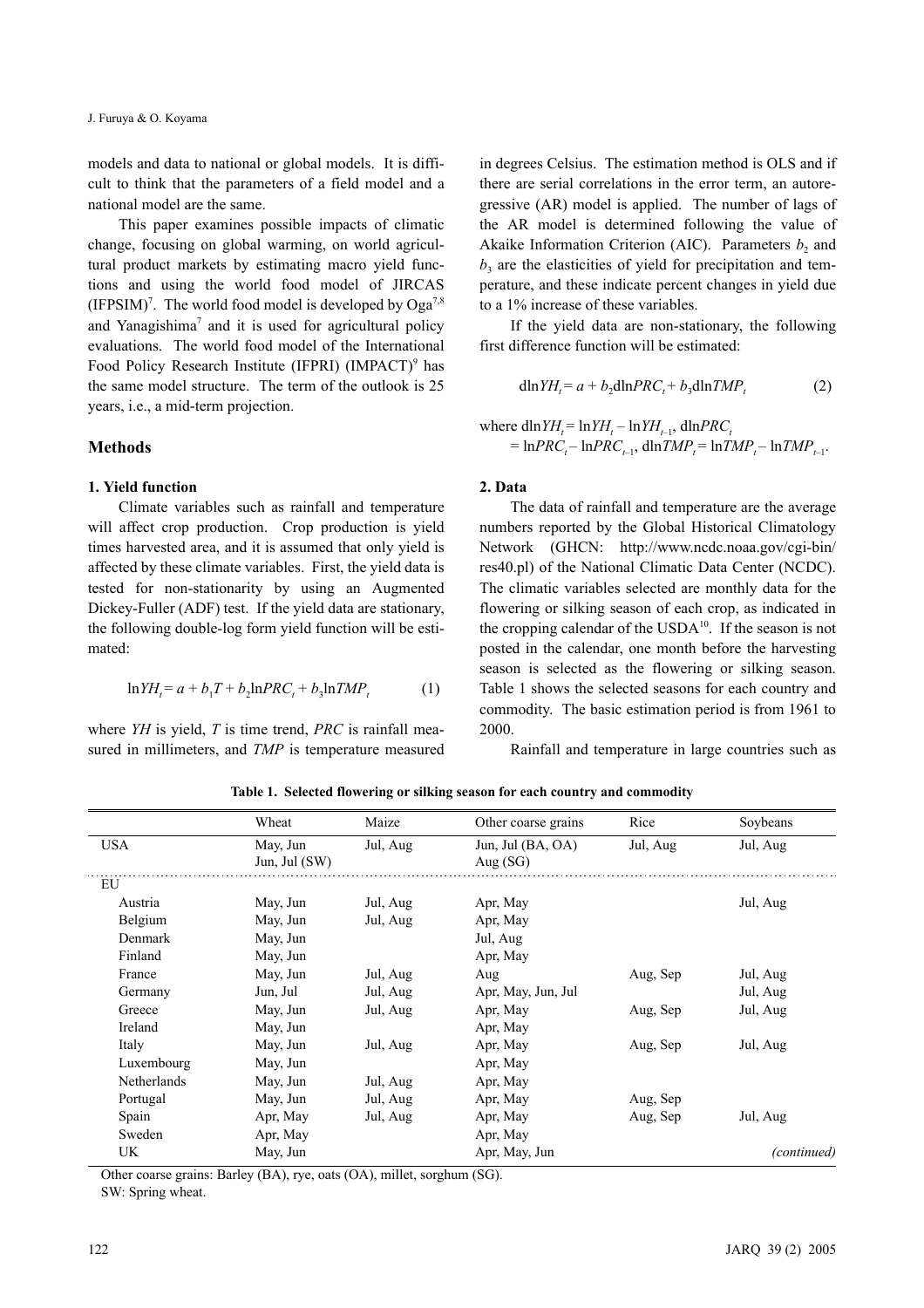# Impact of Climate Change on World Agricultural Product Markets

|                       | Wheat                | Maize                | Other coarse grains  | Rice                 | Soybeans             |
|-----------------------|----------------------|----------------------|----------------------|----------------------|----------------------|
| Japan                 | May                  | Jul, Aug             | Apr                  | Aug, Sep             | Aug, Sep             |
| Other W. Europe       |                      |                      |                      |                      |                      |
| Estonia               | Jun                  | Jul                  | Jun, Jul             |                      |                      |
| Norway                | Apr, May             |                      | Jul, Aug             |                      |                      |
| Canada                | May, Jun<br>Jul (SW) | Jul, Aug             | Jul                  |                      | Jul, Aug             |
| Australia             | Sep, Oct             |                      | Aug, Sep             |                      |                      |
| New Zealand           | Sep, Oct             |                      | Aug, Sep             |                      |                      |
| ODC (S. Africa)       | Sep                  | Jan, Feb             |                      |                      |                      |
| East Europe           |                      |                      |                      |                      |                      |
| Bulgaria              | May, Jun             | Jul, Aug             | Jul, Aug             | Aug, Sep             | Aug, Sep             |
| Hungary               | Apr, May             | Jul, Aug             | Jul, Aug             | Aug, Sep             | Aug, Sep             |
| Poland<br>Romania     | May, Jun<br>May, Jun | Jul, Aug<br>Jun, Jul | Apr, May<br>Jul, Aug | Aug, Sep             | Aug, Sep             |
| Czech, Slovakia       | May, Jun             | Jun, Jul             | Jul, Aug             |                      | Aug, Sep             |
| Yugoslavia            | May, Jun             | Jul, Aug             | Jul, Aug             | Aug, Sep             | Aug, Sep             |
| Former USSR           |                      |                      |                      |                      |                      |
| Russia                | Jun                  | Jul                  | Jun, Jul             | Aug, Sep             | Aug, Sep             |
|                       | Jul (SW)             |                      |                      |                      |                      |
| Ukraine<br>Kazakhstan | Jun<br>Jun           | Jul<br>Jul           | Jun, Jul<br>Jun, Jul | Aug, Sep             | Aug, Sep             |
| Uzbekistan            | Feb, Mar             | Jul                  | Jun, Jul             | Jun, Jul<br>Aug, Sep | Jun, Jul<br>Aug, Sep |
| Mexico                | Feb, Mar             | Jul, Aug             | Sep, Oct             |                      |                      |
|                       |                      |                      | Apr, May (SG)        |                      |                      |
| <b>Brazil</b>         | Jul, Aug             | Jan                  |                      | Apr, May             | Jan, Feb             |
| Argentina             | Sep, Oct             | Dec, Jan             | Jan, Feb             |                      |                      |
| Other L. America      |                      |                      |                      |                      |                      |
| Bolivia               | Jul, Aug             | Jan                  | Jul, Aug             | Apr, May             | Jan, Feb             |
| Chile                 | Sep, Oct             | Dec, Jan             | Sep, Oct             | Jan                  | Feb, Mar             |
| Columbia              | Jul, Aug             | Jan                  | Jul, Aug             | Apr, May             | Jan, Feb             |
| Peru                  | Jul, Aug             | Jan<br>Jan           | Jul, Aug             | Apr, May<br>Jan      | Jan, Feb             |
| Paraguay<br>Uruguay   | Jul, Aug<br>Sep, Oct | Dec, Jan             | Jul, Aug<br>Sep, Oct | Jan                  | Jan, Feb<br>Feb, Mar |
| Venezuela             | Jul, Aug             | Jan                  | Jul, Aug             | Apr, May             | Jan, Feb             |
| Nigeria               | Aug, Sep             | Aug, Sep             | Aug, Sep             | Aug, Sep             | Aug, Sep             |
| Egypt                 | Mar, Apr             | Jul                  | Mar                  | Sep                  |                      |
| Other N. E.           |                      |                      |                      |                      |                      |
| Saudi A.              | Mar, Apr             | Jul                  | Mar                  | Sep                  |                      |
| Syria                 | Mar, Apr             | Jul                  | Mar                  | Sep                  |                      |
| Turkey                | Feb, Mar             | Jul                  | Mar                  | ${\rm Sep}$          |                      |
| Algeria               | Mar, Apr             | Jul                  | Mar, Apr             | Sep                  |                      |
| Libya<br>Morocco      | Mar, Apr<br>Mar, Apr | Jul<br>Jul           | Mar, Apr<br>Mar, Apr | Sep                  |                      |
| Tunisia               | Mar, Apr             |                      | Mar, Apr             |                      |                      |
| India                 | Jan, Feb             | Sep, Oct             | Sep, Oct             | Aug, Sep, Oct        | Aug, Sep             |
| Pakistan              | Feb, Mar             | Sep, Oct             | Sep, Oct             | Aug, Sep             | Aug, Sep             |
| Bangladesh            | Jan, Feb             | Sep, Oct             | Sep, Oct             | May, Jun             | Aug, Sep             |
| Indonesia             |                      | Jan, Feb             |                      | Jan, Feb             |                      |
| Thailand              |                      | Jun                  |                      | Sep                  |                      |
| Malaysia              |                      | Sep                  |                      | Feb                  |                      |
| Philippine            |                      | Jun                  |                      | Jul, Aug             |                      |
|                       |                      |                      |                      |                      |                      |
| R. Korea              | May                  | Jul, Aug             | Apr                  | Aug, Sep             | Aug, Sep             |
| China                 | Apr, May             | Jun, Jul             |                      | Jul, Aug             | Jul, Aug             |

| Table 1. Selected flowering or silking season for each country and commodity (continued) |  |  |
|------------------------------------------------------------------------------------------|--|--|

Other coarse grains: Barley (BA), rye, oats (OA), millet, sorghum (SG). SW: Spring wheat.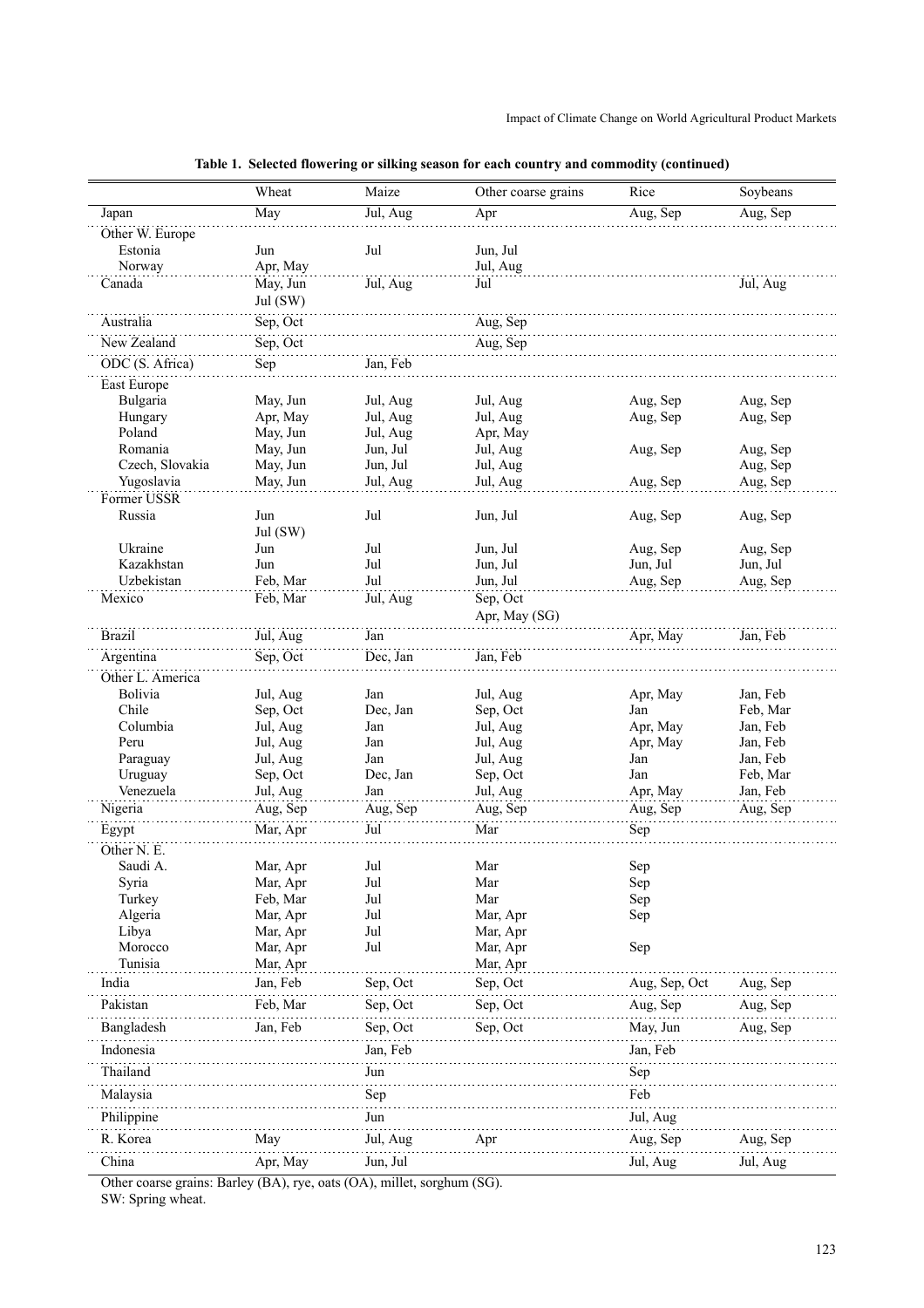the United States vary greatly across regions. Large countries are divided into regions based on the cropping map of the  $USDA<sup>10</sup>$ . Table 2 shows the latitude and longitude of the selected regions for each crop. Fig. 1 and Fig. 2 show the selected cropping regions of maize in the United States and soybeans in China, respectively as examples. Climatic data of regions such as the European Union are weighted by countries' shares of production for each crop.

The crops in the model are wheat, maize, other coarse grains, rice, and soybeans. The other coarse grains include barley, rye, oats, millet, and sorghum. The countries and regions of this study are based on those in the International Food and Agricultural Policy Simulation Model (IFPSIM)<sup>7</sup> of JIRCAS. Yield functions for other African, other East Asian, and other developing countries are not estimated due to insufficient climate data. The yield and production data for each crop is that of the FAO Statistical Database<sup>2</sup>. The yield of other coarse grains is the summation of production of all five crops divided by total harvested area.

#### **3. Simulation of the world food model**

The estimated parameters of rainfall and temperature are used in the modified version of the IFPSIM7 . The model is written by FORTRAN program and functions are included in the program because of the easiness of developments, while these functions are different files in the original model. Parameters and data of rainfall and temperature are added to the data base of the model and yield functions are changed as mentioned later. If the estimated parameters are not significant at the 10% level, these parameters are set equal to zero. The model covers 14 commodities, including livestock products. The base year of the simulation is 1998 and the period of the projection is from the base year to 2025.

The assumptions of the simulation are as follows; (1) the cropping calendar is fixed, (2) the cropping region is fixed, (3) the climatic variables directly affect yields, (4) the temperature measured in degrees Celsius of all

|               | Wheat                                                                | Maize                                                 | Other coarse grains                                           | Rice                                              | Soybeans                           |
|---------------|----------------------------------------------------------------------|-------------------------------------------------------|---------------------------------------------------------------|---------------------------------------------------|------------------------------------|
| <b>USA</b>    | 32-46N 95-105W<br>37-42N 82-91W<br>42-49N 111-120W<br>46-49N 95-111W | 38-46N 82-102W                                        | 41-49N 87-120W<br>(BA, OA)<br>26-41N 88-103W<br>(SG)          | 31-37N 88-93W<br>27-31N 91-98W<br>36-40N 119-123W | 38-46N 82-100W<br>29-38N 85-93W    |
| Canada        | $-44N$ 76-84W<br>-54N 95-114W                                        | $-44N$ 77-84W<br>$-46N$ 74-76W                        | $-54N$ 95-114W<br>(BA)                                        |                                                   | $-43N$                             |
| Australia     | 25-31S 146-151E.<br>31-39S 131-150E<br>29-35S 112-124E               |                                                       | 25-31S 146-151E<br>31-39S 131-150E<br>29-35S 112-124E<br>(BA) |                                                   |                                    |
| Russia        | $-62N - 60E$<br>$-69N56-100E$<br>$-56N - 56E$                        | $-52N - 50E$                                          | $-69N - 100E$<br>(BA)                                         |                                                   |                                    |
| Mexico        | $105W -$<br>17-22N 99-105W                                           | $-22N91W$                                             | 17-22N 99W-<br>(SG)                                           |                                                   |                                    |
| <b>Brazil</b> | 20S-48-55W                                                           | $-13S - 49W$<br>13S-58W-                              |                                                               | $-9S - 50W$<br>9S-                                | 12-30S 47-58W                      |
| Argentina     | 30-39S 57-65W                                                        | 30-39S 57-65W                                         | 30-38S 60-65W<br>(SG)                                         |                                                   | 30-36S 58-65W                      |
| India         | 25N-74E-                                                             | Whole country                                         | Whole country                                                 | Whole country                                     | 20-28N 74-84E                      |
| Pakistan      | $71E-$                                                               | $71E-$                                                | $71E-$                                                        | $71E-$                                            | $71E-$                             |
| Indonesia     |                                                                      | 5-10S 105-116E                                        |                                                               | 5-10S 105-116E                                    |                                    |
| China         | 27-38N 102-121E                                                      | 23-31N 102-110E<br>33-40N 110-120E<br>40-48N 120-130E |                                                               | 18-35N 100-123E                                   | 34-40N 110-120E<br>40-47N 120-130E |

**Table 2. The latitude and longitude of the selected regions for each crop**

Other coarse grains: Barley (BA), rye, oats (OA), millet, sorghum (SG).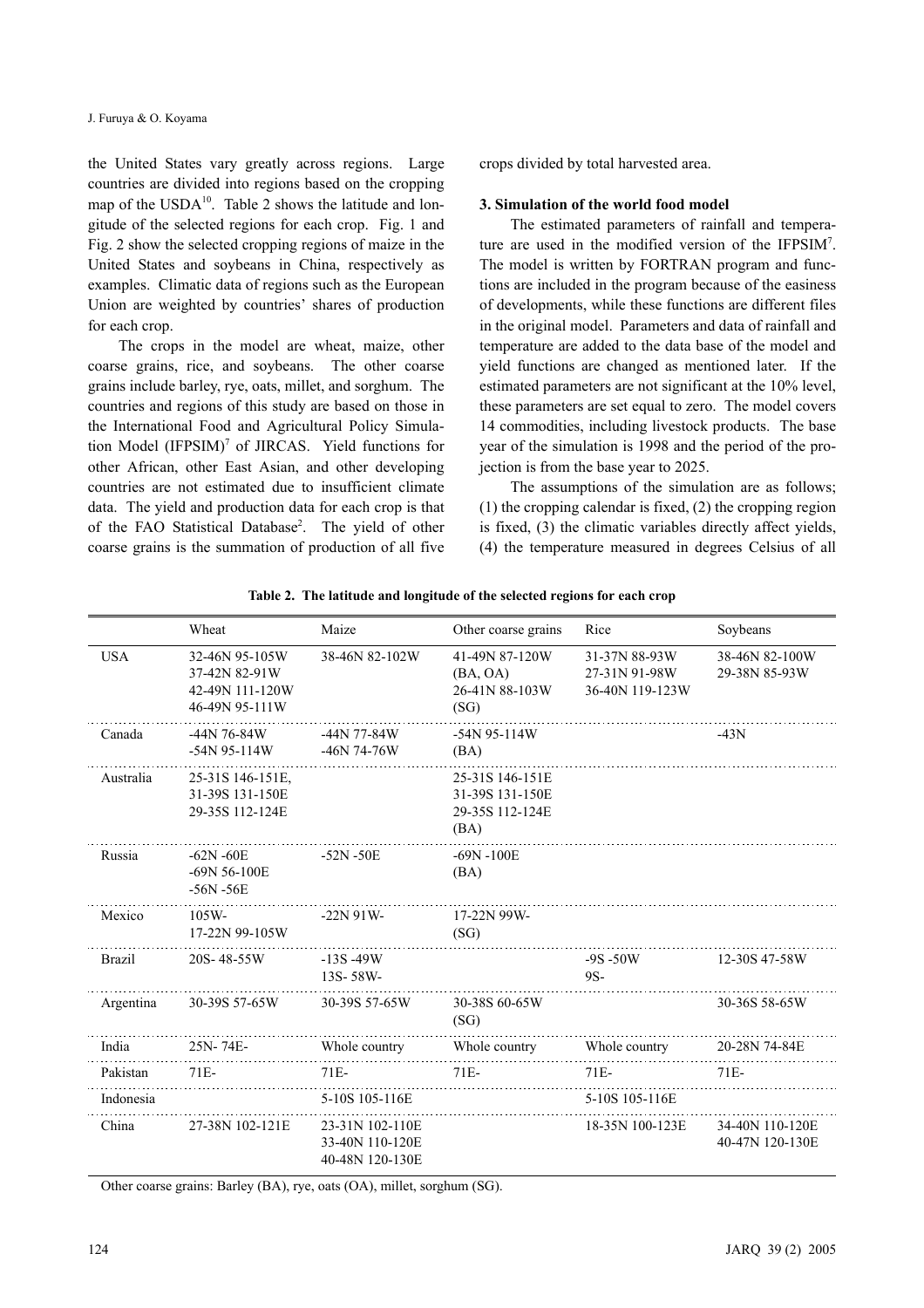## Impact of Climate Change on World Agricultural Product Markets



**Fig. 1. Cropping region of maize in the United States** This map was originally drawn by the USDA<sup>8</sup> and modified.

countries and regions increases 0.05% per year, and (5) all parameters are fixed. The fourth assumption means that if the current temperature is 20ºC, it will increase 0.5ºC in the next 50 years and if the temperature is 30ºC, it will increase  $0.8^{\circ}$ C during the same period. The IPCC<sup>3</sup> reported that the temperature of the GCM outputs will increase from 0.8 to 2.6ºC by 2050, then, our assumption of rising temperature is moderate.

The yield function of the simulation model of the United States and the European Union for wheat, maize, other coarse grains, and rice is specified as follows:

$$
\ln YH_{t} = \ln YH_{t-1} + 0.1\ln(PI_{t-1}/PI_{t-2}) + \ln(1+b_{1})
$$
  
+  $b_{2}\ln PRC + b_{3}\ln TMP + a$  (3)

The yield function of the simulation model of other countries for these crops and all countries for soybeans is specified as follows:

$$
\ln YH_{t} = \ln YH_{t-1} + \ln(1 + b_{1}) + b_{2}\ln PRC + b_{3}\ln TMP + a
$$
 (4)

where *PI* is the subsidized producer price,  $b_2$  is the parameter of rainfall,  $b_3$  is the parameter of temperature,  $b_1$  is the parameter of the time trend, i.e., the annual increase in yield, and *a* is the calibrated intercept of these functions.



**Fig. 2. Cropping region of soybeans in China** This map was originally drawn by the USDA<sup>8</sup> and modified.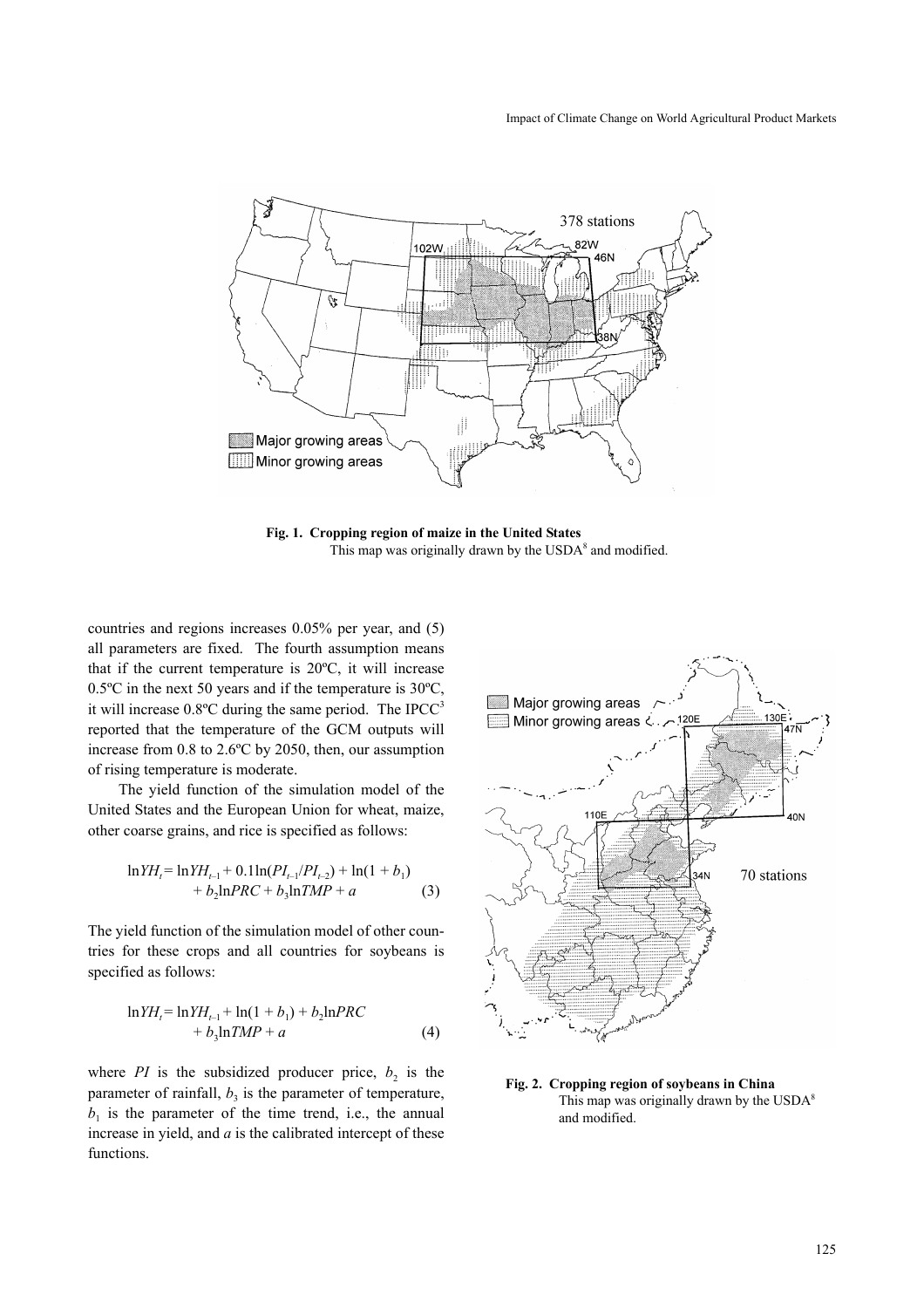# **Results**

#### **1. Estimation of yield functions**

Table 3 through Table 7 show the results of the double log linear function (1) or the log first difference yield function (2). These Tables also show the results of ADF tests of yield data. If the probability of non-stationarity is less than 10%, the yield function (1) is estimated; otherwise, the yield function (2) is estimated. In the case of non-stationary yield data, the parameter of the time trend is the intercept of function (2). The estimation periods of these functions are determined by the availability of yield or climate data.

The results show that rainfall has a significant positive effect on production of maize and other coarse grains. These crops are basically upland crops and yields

|  | Table 3. The results of the estimation of yield functions of wheat for selected regions |  |  |  |
|--|-----------------------------------------------------------------------------------------|--|--|--|
|  |                                                                                         |  |  |  |

| Countries     | Trend                      | Rainfall                  | Temp.                     | Adj. $R^2$ | ${\rm DW}$ | Est.            | Period    | ADF pv        |
|---------------|----------------------------|---------------------------|---------------------------|------------|------------|-----------------|-----------|---------------|
| <b>USA</b>    | $0.0144*$<br>(1.73)        | 0.0180<br>(0.30)          | $-0.2414$<br>$(-0.87)$    | 0.1586     | 2.026      | AR1             | $62 - 00$ | 0.1080<br>(D) |
| ${\rm EU}$    | $0.0285***$<br>(38.04)     | $-0.1170*$<br>$(-1.89)$   | $-1.0760***$<br>$(-4.82)$ | 0.9748     | 1.656      | <b>OLS</b>      | 61-00     | 0.0671<br>(L) |
| Japan         | $0.0105***$<br>(7.10)      | $-0.1191$<br>$(-1.42)$    | 0.3652<br>(1.22)          | 0.7753     | 1.568      | <b>OLS</b>      | 61-00     | 0.0909<br>(L) |
| Canada        | 0.0308<br>(0.92)           | $0.3443***$<br>(3.94)     | $-0.0961$<br>$(-0.20)$    | 0.3758     | 1.703      | <b>OLS</b>      | 62-89     | 0.1344<br>(D) |
| Australia     | $0.0095***$<br>(3.18)      | $0.4427***$<br>(3.93)     | 0.3681<br>(0.53)          | 0.4949     | 2.122      | <b>OLS</b>      | 61-93     | 0.0818<br>(L) |
| New Zealand   | $0.0186^{***}\,$<br>(4.42) | $-0.2137***$<br>$(-3.16)$ | $-0.6004***$<br>$(-3.28)$ | 0.4115     | 1.881      | AR6             | $62 - 00$ | 0.9879<br>(D) |
| East Europe   | 0.0171<br>(1.11)           | $-0.0617$<br>$(-0.76)$    | $-0.6596***$<br>$(-3.20)$ | 0.2038     | 2.555      | <b>OLS</b>      | 62-00     | 0.8306<br>(D) |
| Former USSR   | 0.0120<br>(0.80)           | 0.2995<br>(1.58)          | $-0.9399*$<br>$(-1.70)$   | 0.5103     | 2.001      | AR1             | 62-00     | 0.1930<br>(D) |
| Mexico        | 0.0275<br>(1.48)           | 0.0027<br>(0.18)          | 0.3716<br>(0.84)          | $-0.0431$  | 2.420      | <b>OLS</b>      | 62-92     | 0.8398<br>(D) |
| <b>Brazil</b> | 0.0288<br>(1.60)           | $-0.1986**$<br>$(-2.56)$  | $-0.4820$<br>$(-1.07)$    | 0.5579     | 1.978      | AR <sub>2</sub> | 62-00     | 0.4154<br>(D) |
| Argentina     | $0.0168***$<br>(7.10)      | 0.0778<br>(1.30)          | $-0.2900$<br>$(-0.57)$    | 0.7224     | 2.039      | AR1             | 61-00     | 0.0037<br>(L) |
| Other L. A.   | $0.0198***$<br>(3.52)      | $-0.0469$<br>$(-0.79)$    | $-0.8420**$<br>$(-2.24)$  | 0.8961     | 2.223      | AR1             | 61-90     | 0.0140<br>(L) |
| Nigeria       | 0.0081<br>(0.56)           | $-0.0799$<br>$(-0.55)$    | $-0.0999$<br>$(-0.48)$    | 0.4731     | 2.010      | AR7             | 62-80     | 0.1598<br>(D) |
| Egypt         | $0.0253**$<br>(2.38)       | $-0.0210**$<br>$(-2.20)$  | $-0.3481**$<br>$(-2.32)$  | 0.1971     | 2.047      | <b>OLS</b>      | 62-96     | 0.8916<br>(D) |
| India         | $0.0316***$<br>(18.65)     | $0.0504**$<br>(2.09)      | $-0.3325$ *<br>$(-1.99)$  | 0.9753     | 2.134      | AR1             | 61-00     | 0.0937<br>(L) |
| Pakistan      | $0.0289**$<br>(2.11)       | $-0.0413**$<br>$(-2.26)$  | $-0.4821***$<br>$(-3.08)$ | 0.2209     | 2.503      | <b>OLS</b>      | 62-94     | 0.3609<br>(D) |
| Bangladesh    | 0.0368<br>(1.69)           | 0.0029<br>(0.17)          | $-1.6634**$<br>$(-2.63)$  | 0.1510     | 1.683      | <b>OLS</b>      | 62-90     | 0.6044<br>(D) |
| Rep. of Korea | 0.0147<br>(1.02)           | 0.0301<br>(0.70)          | 0.1775<br>(0.22)          | 0.2235     | 1.994      | AR <sub>2</sub> | 62-00     | 0.2627<br>(D) |
| China         | $0.0480***$<br>(3.52)      | $-0.0799$<br>$(-1.55)$    | $-0.5303*$<br>$(-1.81)$   | 0.0928     | 2.051      | <b>OLS</b>      | 62-00     | 0.5865<br>(D) |

\*\*\*: 1% significant, \*\*: 5% significant, \*: 10% significant.

ADF pv: Provability values of Augmented Dickey-Fuller test.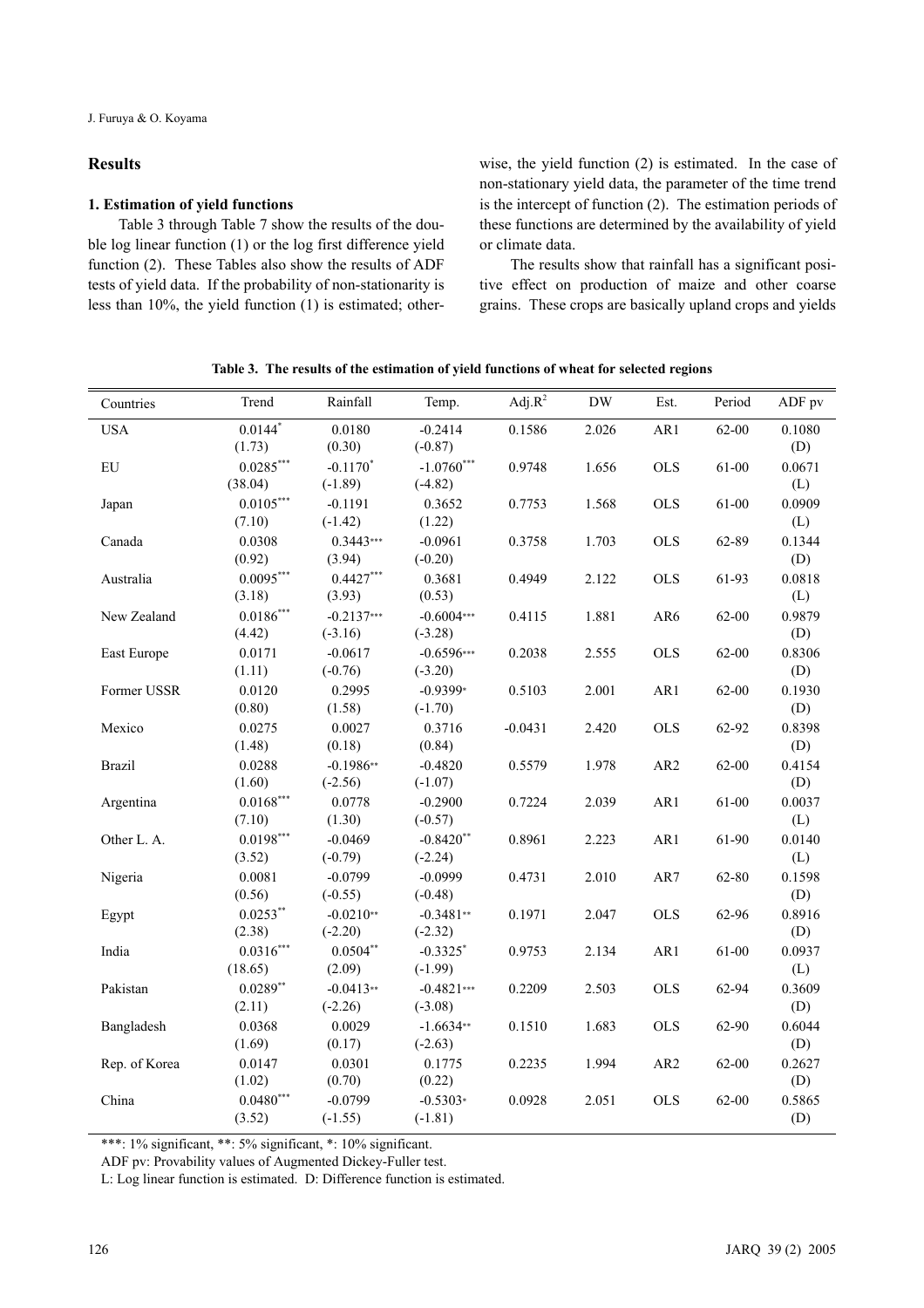| Countries     | Trend                 | Rainfall         | Temp.                  | Adj. $R^2$ | $\operatorname{DW}$ | Est.            | Period    | ADF pv        |
|---------------|-----------------------|------------------|------------------------|------------|---------------------|-----------------|-----------|---------------|
| <b>USA</b>    | $0.0185***$           | $0.1855***$      | $-1.2259***$           | 0.8976     | 1.806               | <b>OLS</b>      | 61-00     | 0.0005        |
|               | (17.53)               | (2.80)           | $(-3.88)$              |            |                     |                 |           | (L)           |
| ${\rm EU}$    | $0.0294**$            | $0.1377***$      | $-0.1349$              | 0.2372     | 2.499               | <b>OLS</b>      | 62-00     | 0.5240        |
|               | (2.58)                | (3.26)           | $(-0.47)$              |            |                     |                 |           | (D)           |
| Japan         | $-0.0023$             | $-0.0218$        | 0.0677                 | 0.2934     | 1.820               | AR <sub>2</sub> | $62 - 00$ | 0.5343        |
|               | $(-0.22)$             | $(-0.28)$        | (0.10)                 |            |                     |                 |           | (D)           |
| Canada        | $0.0120**$            | $0.0919*$        | $-0.3916$              | 0.6729     | 2.005               | AR <sub>2</sub> | 62-89     | 0.8468        |
|               | (2.08)                | (1.80)           | $(-1.34)$              |            |                     |                 |           | (D)           |
| East Europe   | 0.0126                | $0.4759***$      | 0.0510                 | 0.6856     | 2.031               | AR1             | 62-00     | 0.8114        |
|               | (0.91)                | (6.66)           | (0.11)                 |            |                     |                 |           | (D)           |
| Former USSR   | 0.0037                | 0.0764           | $-0.7638**$            | 0.4504     | 2.027               | AR1             | $62 - 00$ | 0.8610        |
|               | (0.25)                | (1.24)           | $(-2.14)$              |            |                     |                 |           | (D)           |
| Mexico        | $0.0242$ <sup>*</sup> | $-0.0634$        | $-0.0152$              | 0.0170     | 1.759               | <b>OLS</b>      | 62-90     | 0.1707        |
|               | (1.86)                | $(-1.58)$        | $(-0.06)$              |            |                     |                 |           | (D)           |
| <b>Brazil</b> | $0.0202**$            | 0.0224           | $-1.152$               | 0.2645     | 2.110               | AR <sub>2</sub> | $62 - 00$ | 0.8361        |
|               | (2.37)                | (0.29)           | $(-1.36)$              |            |                     |                 |           | (D)           |
| Argentina     | $0.0290***$           | $0.2521***$      | $-1.1910***$           | 0.7556     | 2.114               | AR <sub>2</sub> | 63-00     | 0.2690        |
|               | (3.43)                | (4.46)           | $(-2.79)$              |            |                     |                 |           | (D)           |
| Other L. A.   | $0.0210***$           | $-0.0074$        | $-0.0767$              | 0.2494     | 2.294               | AR1             | 63-91     | 0.2972        |
|               | (4.10)                | $(-0.18)$        | $(-0.78)$              |            |                     |                 |           | (D)           |
| Nigeria       | 0.0183                | 0.7189           | $-2.6916$              | 0.0741     | 2.164               | <b>OLS</b>      | 62-80     | 0.1362        |
|               | (0.36)                | (1.73)           | $(-0.70)$              |            |                     |                 |           | (D)           |
| India         | $0.0174***$           | $-0.0770$        | $-1.8611$              | 0.4787     | 2.051               | AR <sub>2</sub> | 62-00     | 0.4568        |
|               | (2.12)                | $(-0.85)$        | $(-1.53)$              |            |                     |                 |           | (D)           |
| Pakistan      | $0.0113***$           | 0.0049           | $-0.3088$              | 0.8164     | 2.204               | <b>OLS</b>      | 61-94     | 0.0274        |
|               | (9.59)                | (0.38)<br>0.0735 | $(-1.18)$              |            |                     |                 |           | (L)<br>0.2684 |
| Bangladesh    | 0.0071<br>(0.33)      | (1.52)           | $-0.5205$<br>$(-0.37)$ | 0.1890     | 1.832               | AR1             | 62-90     | (D)           |
| Indonesia     | $0.0273**$            | $-0.0467$        | $-0.0753$              | 0.5941     | 2.240               | AR <sub>2</sub> | 62-90     | 0.1929        |
|               | (2.73)                | $(-1.41)$        | $(-0.28)$              |            |                     |                 |           | (D)           |
| Thailand      | 0.0154                | $-0.0378$        | $-2.4399**$            | 0.2487     | 2.136               | AR1             | 62-00     | 0.5094        |
|               | (0.86)                | $(-0.50)$        | $(-2.25)$              |            |                     |                 |           | (D)           |
| Malaysia      | 0.0087                | $-0.1283$        | 1.9240                 | 0.5536     | 2.347               | AR8             | 62-00     | 0.9429        |
|               | (0.67)                | $(-1.29)$        | (0.91)                 |            |                     |                 |           | (D)           |
| Philippine    | $0.0240***$           | 0.0068           | 0.0399                 | 0.2167     | 2.141               | AR3             | 62-92     | 0.9959        |
|               | (6.72)                | (0.50)           | (0.16)                 |            |                     |                 |           | (D)           |
| Rep. of Korea | $0.0452**$            | 0.0927           | $-0.5742$              | 0.1568     | 1.966               | AR1             | $62 - 00$ | 0.9583        |
|               | (2.16)                | (1.04)           | $(-0.81)$              |            |                     |                 |           | (D)           |
| China         | $0.0367***$           | $0.1683***$      | $-0.9130*$             | 0.4530     | 1.927               | AR <sub>2</sub> | 62-00     | 0.7218        |
|               | (5.99)                | (2.88)           | $(-1.98)$              |            |                     |                 |           | (D)           |
|               |                       |                  |                        |            |                     |                 |           |               |

**Table 4. The results of the estimation of yield functions of maize for selected regions**

ADF pv: Provability values of Augmented Dickey-Fuller test.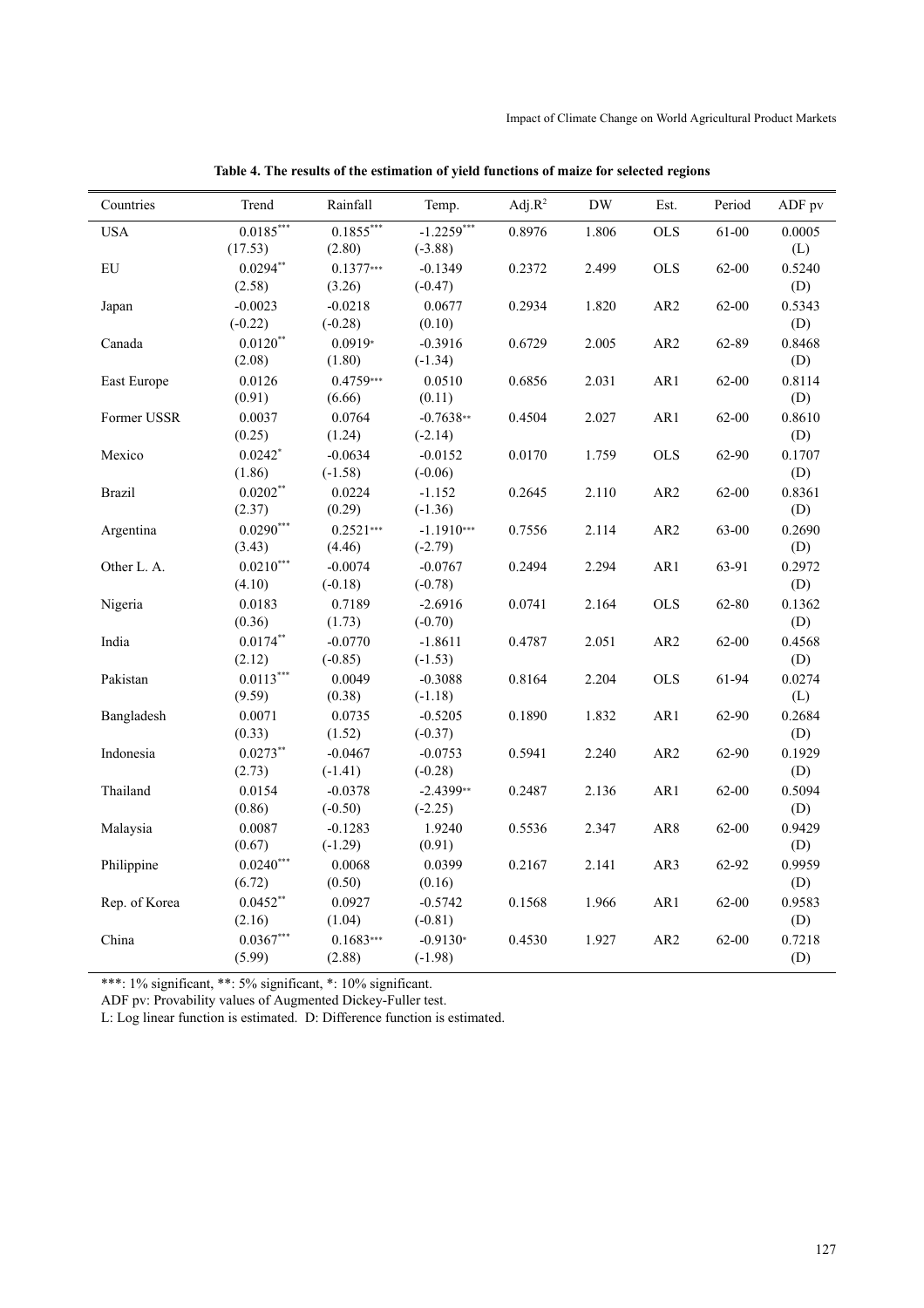| Countries     | Trend                  | Rainfall                | Temp.                     | Adj. $R^2$ | $\rm{DW}$ | Est.            | Period    | ADF pv        |
|---------------|------------------------|-------------------------|---------------------------|------------|-----------|-----------------|-----------|---------------|
| <b>USA</b>    | $0.0200***$<br>(2.55)  | 0.0292<br>(0.46)        | $-1.5252***$<br>$(-3.66)$ | 0.5121     | 2.200     | AR1             | 62-00     | 0.1602<br>(D) |
| ${\rm EU}$    | $0.0179***$<br>(16.47) | $-0.0173$<br>$(-0.22)$  | $-0.7720***$<br>$(-2.96)$ | 0.9200     | 1.791     | <b>OLS</b>      | 61-00     | 0.0530<br>(L) |
| Japan         | $0.0077***$<br>(6.53)  | $-0.0950$<br>$(-1.51)$  | $-0.3487**$<br>$(-2.34)$  | 0.6374     | 1.637     | <b>OLS</b>      | 61-00     | 0.0553<br>(L) |
| Canada        | $0.0177***$<br>(12.80) | $0.1889***$<br>(3.34)   | $-0.4890*$<br>$(-1.85)$   | 0.8710     | 1.811     | AR <sub>2</sub> | 61-89     | 0.0376<br>(L) |
| Australia     | $0.0189***$<br>(9.97)  | $0.4234***$<br>(4.82)   | $-0.1104$<br>$(-0.29)$    | 0.8212     | 2.384     | <b>OLS</b>      | 61-93     | 0.0068<br>(L) |
| New Zealand   | $0.0186*$<br>(1.95)    | 0.0732<br>(1.01)        | $-0.0799$<br>$(-0.78)$    | 0.2742     | 2.190     | AR <sub>2</sub> | $62 - 00$ | 0.7031<br>(D) |
| East Europe   | 0.0076<br>(0.53)       | $-0.0179$<br>$(-0.39)$  | $-0.4919**$<br>$(-2.20)$  | 0.0706     | 2.252     | <b>OLS</b>      | $62 - 00$ | 0.9247<br>(D) |
| Former USSR   | 0.0129<br>(1.32)       | $0.5057**$<br>(2.48)    | $-1.5887***$<br>$(-3.26)$ | 0.6597     | 1.982     | AR <sub>2</sub> | $62 - 00$ | 0.3715<br>(D) |
| Mexico        | $0.0313*$<br>(1.93)    | $-0.0365$<br>$(-0.82)$  | $-0.0621$<br>$(-0.38)$    | $-0.0428$  | 2.136     | <b>OLS</b>      | 62-90     | 0.4686<br>(D) |
| Argentina     | $0.0239*$<br>(1.82)    | $0.1437**$<br>(2.51)    | $-1.4389***$<br>$(-3.32)$ | 0.5576     | 1.993     | AR1             | 62-00     | 0.3810<br>(D) |
| Other L. A.   | $0.0236***$<br>(16.28) | $0.2206***$<br>(6.34)   | $-0.0920$<br>$(-0.78)$    | 0.7661     | 2.168     | AR3             | 62-90     | 0.7681<br>(D) |
| Nigeria       | 0.0155<br>(0.63)       | $0.7275**$<br>(2.51)    | $-4.8730*$<br>$(-1.79)$   | 0.3698     | 1.980     | AR1             | 62-80     | 0.4374<br>(D) |
| Egypt         | 0.0044<br>(0.55)       | $-0.0006$<br>$(-0.12)$  | $-0.0852$<br>$(-0.96)$    | $-0.0344$  | 2.167     | <b>OLS</b>      | 62-94     | 0.4877<br>(D) |
| India         | $0.0211***$<br>(10.56) | 0.1027<br>(1.53)        | $-3.3952***$<br>$(-3.56)$ | 0.8734     | 1.871     | AR1             | 61-00     | 0.0285<br>(L) |
| Pakistan      | 0.0064<br>(1.42)       | 0.0028<br>(0.38)        | $-0.2922*$<br>$(-1.71)$   | 0.3669     | 2.078     | AR3             | 62-94     | 0.3645<br>(D) |
| Bangladesh    | $-0.0008$<br>$(-0.27)$ | $-0.0724*$<br>$(-1.78)$ | $-2.8003**$<br>$(-2.37)$  | 0.7393     | 1.767     | AR1             | 61-90     | 0.0547<br>(L) |
| Rep. of Korea | $0.0178***$<br>(5.90)  | $-0.0684$<br>$(-1.42)$  | $-0.2073$<br>$(-0.49)$    | 0.7150     | 1.949     | AR1             | 61-00     | 0.0394<br>(L) |

**Table 5. The results of the estimation of yield functions of other grains for selected regions**

ADF pv: Provability values of Augmented Dickey-Fuller test.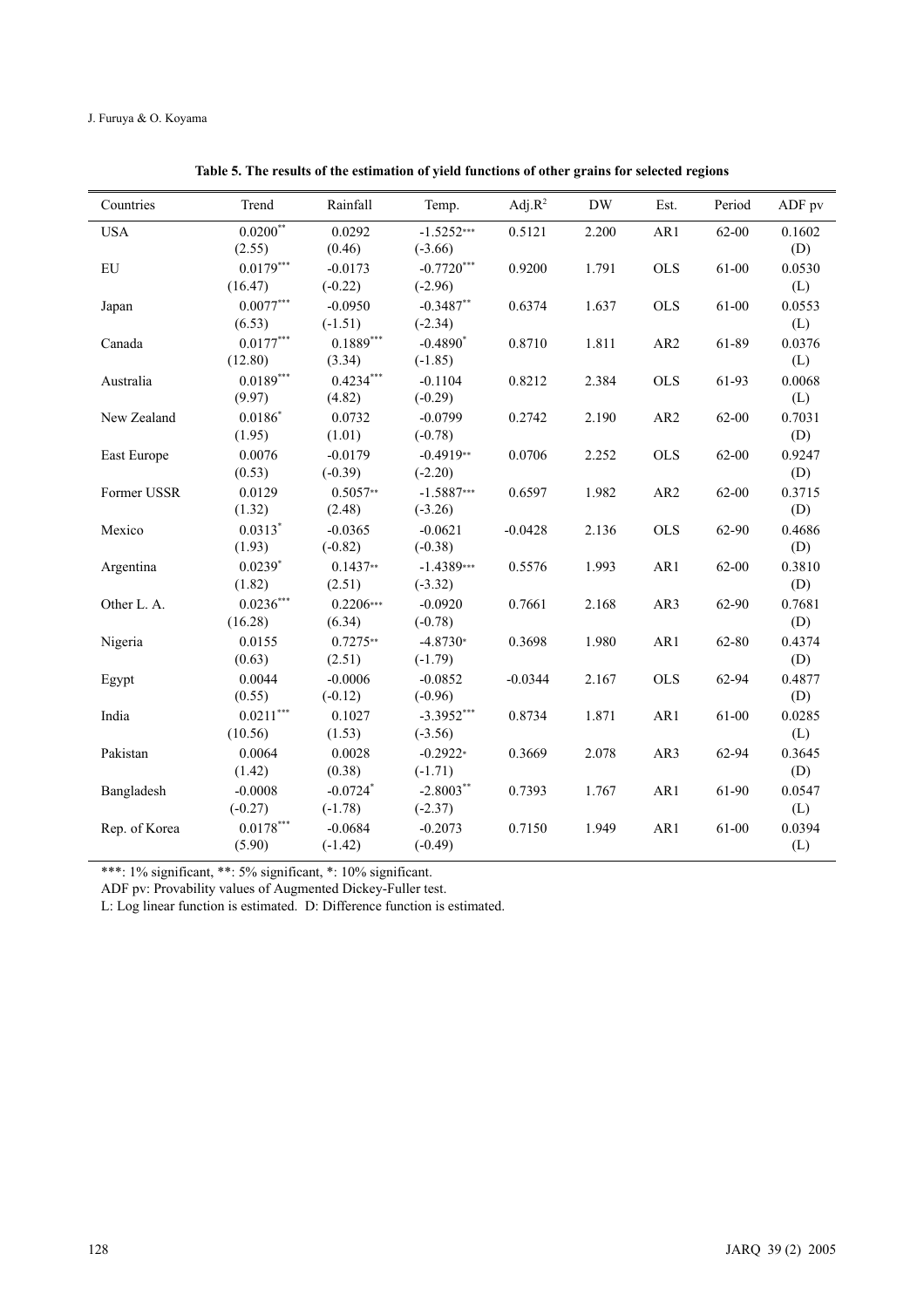| Countries     | Trend                             | Rainfall                  | Temp.                     | Adj. $R^2$ | <b>DW</b> | Est.            | Period | ADF pv        |
|---------------|-----------------------------------|---------------------------|---------------------------|------------|-----------|-----------------|--------|---------------|
| <b>USA</b>    | $0.0176***$<br>(2.77)             | $-0.0028$<br>$(-0.12)$    | $-1.1226***$<br>$(-4.10)$ | 0.3183     | 1.703     | <b>OLS</b>      | 62-00  | 0.5848<br>(D) |
| EU            | $0.0053***$<br>(4.91)             | 0.0088<br>(0.22)          | $1.2821***$<br>(3.23)     | 0.6748     | 1.731     | <b>OLS</b>      | 61-00  | 0.0489<br>(L) |
| Japan         | 0.0094<br>(1.59)                  | $-0.2303***$<br>$(-4.84)$ | $1.0426***$<br>(3.94)     | 0.7139     | 2.000     | AR1             | 62-00  | 0.1899<br>(D) |
| East Europe   | 0.0065<br>(0.38)                  | $-0.0130$<br>$(-0.22)$    | 0.7896***<br>(2.85)       | 0.3632     | 1.865     | AR1             | 62-00  | 0.1878<br>(D) |
| Former USSR   | 0.0051<br>(0.45)                  | $-0.0101$<br>$(-0.26)$    | 0.2594<br>(1.07)          | 0.0081     | 1.990     | <b>OLS</b>      | 62-00  | 0.5504<br>(D) |
| <b>Brazil</b> | $0.0313***$<br>(16.23)            | $0.1348***$<br>(2.16)     | $-0.4542$<br>$(-0.99)$    | 0.9199     | 1.631     | <b>OLS</b>      | 61-00  | 0.0025<br>(L) |
| Other L. A.   | $0.0187$ *<br>(1.92)              | $-0.0069$<br>$(-0.09)$    | $-0.1239$<br>$(-0.38)$    | $-0.0710$  | 1.782     | <b>OLS</b>      | 62-90  | 0.3337<br>(D) |
| Nigeria       | $0.0312*$<br>(1.85)               | 0.5159<br>(1.34)          | $-0.1700$<br>$(-0.05)$    | 0.5465     | 2.180     | AR <sub>2</sub> | 62-80  | 0.9808<br>(D) |
| Egypt         | 0.0136<br>(1.29)                  | $-0.0077$<br>$(-0.86)$    | $-0.1396$<br>$(-0.47)$    | $-0.0214$  | 2.072     | <b>OLS</b>      | 62-92  | 0.9319<br>(D) |
| India         | $0.0205***$<br>(3.57)             | 0.0367<br>(0.59)          | $-1.9938**$<br>$(-2.35)$  | 0.4697     | 1.921     | AR <sub>2</sub> | 62-00  | 0.1062<br>(D) |
| Pakistan      | 0.0168<br>(1.41)                  | $-0.0107$<br>$(-0.57)$    | 0.3242<br>(0.93)          | $-0.0045$  | 1.907     | <b>OLS</b>      | 62-94  | 0.2118<br>(D) |
| Bangladesh    | $0.0160**$<br>(2.33)              | 0.0641<br>(1.23)          | 0.1869<br>(0.27)          | 0.2858     | 1.872     | AR1             | 62-90  | 0.9096<br>(D) |
| Indonesia     | $0.0310***$<br>(3.93)             | $-0.0393$<br>$(-0.80)$    | $-0.1010$<br>$(-0.25)$    | $-0.0490$  | 1.798     | <b>OLS</b>      | 62-90  | 0.9383<br>(D) |
| Thailand      | $0.0089**$<br>(2.10)              | 0.1043<br>(1.42)          | 0.2441<br>(0.22)          | 0.3472     | 1.924     | AR <sub>2</sub> | 62-00  | 0.5702<br>(D) |
| Malaysia      | 0.0085<br>(1.08)                  | $-0.0027$<br>$(-0.17)$    | $-0.3264$<br>$(-0.92)$    | $-0.0254$  | 2.086     | <b>OLS</b>      | 62-00  | 0.5797<br>(D) |
| Philippine    | $0.0230**$<br>(2.23)              | 0.0539<br>(1.38)          | $-0.9427$<br>$(-1.51)$    | 0.1393     | 1.922     | <b>OLS</b>      | 62-99  | 0.6881<br>(D) |
| Rep. of Korea | 0.0143<br>(1.58)                  | $-0.0481$<br>$(-1.32)$    | $1.3020***$<br>(2.88)     | 0.3501     | 2.021     | AR <sub>2</sub> | 62-00  | 0.3389<br>(D) |
| China         | $0.0288^{\ast\ast\ast}$<br>(3.30) | $-0.0106$<br>$(-0.23)$    | $-0.2157$<br>$(-1.29)$    | 0.0561     | 1.856     | AR1             | 62-00  | 0.7707<br>(D) |

**Table 6. The results of the estimation of yield functions of rice for selected regions**

ADF pv: Provability values of Augmented Dickey-Fuller test.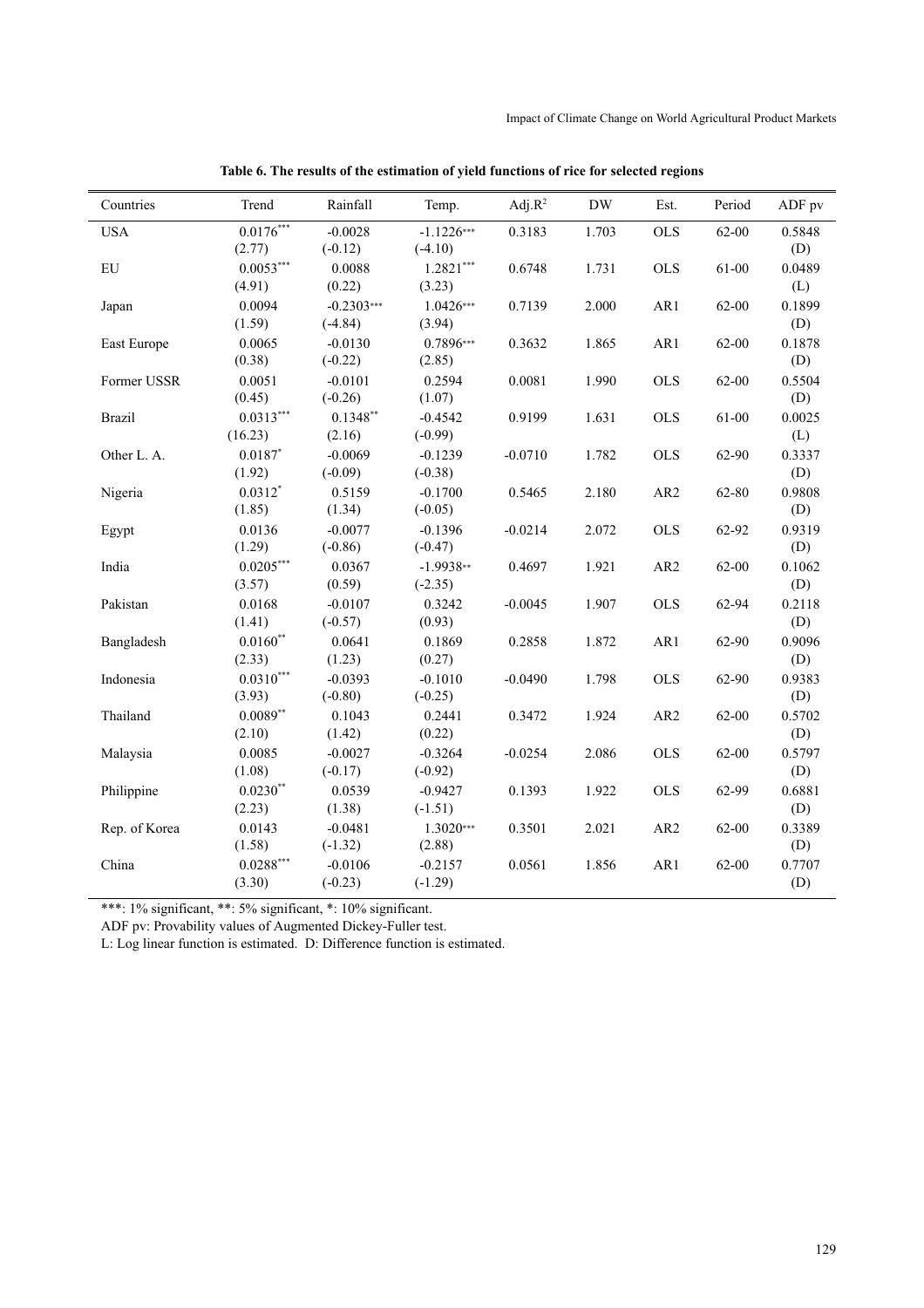| Countries     | Trend                  | Rainfall                  | Temp.                     | $Adj.R^2$ | <b>DW</b> | Est.            | Period    | ADF pv        |
|---------------|------------------------|---------------------------|---------------------------|-----------|-----------|-----------------|-----------|---------------|
| <b>USA</b>    | $0.0132***$<br>(17.22) | $0.2203***$<br>(3.53)     | $-0.7911***$<br>$(-2.86)$ | 0.8886    | 1.949     | <b>OLS</b>      | 61-00     | 0.0508<br>(L) |
| EU            | 0.0128<br>(0.86)       | 0.0745<br>(1.43)          | 0.4875<br>(1.01)          | 0.1440    | 2.013     | AR1             | 62-00     | 0.5785<br>(D) |
| Japan         | $0.0144*$<br>(1.73)    | $-0.3346***$<br>$(-3.96)$ | $-0.1918$<br>$(-0.30)$    | 0.5363    | 1.906     | AR <sub>2</sub> | $62 - 00$ | 0.2039<br>(D) |
| Canada        | 0.0044<br>(0.25)       | 0.0872<br>(0.98)          | $-0.4281$<br>$(-0.66)$    | 0.5464    | 2.231     | AR1             | 62-89     | 0.4409<br>(D) |
| East Europe   | 0.0262<br>(1.40)       | 0.0109<br>(0.14)          | $-0.8503**$<br>$(-2.23)$  | 0.4253    | 2.070     | AR <sub>2</sub> | 62-00     | 0.7662<br>(D) |
| Former USSR   | 0.0101<br>(0.31)       | $-0.1767$<br>$(-1.31)$    | $-0.5004$<br>$(-0.72)$    | 0.1852    | 2.027     | AR1             | 62-00     | 0.4406<br>(D) |
| <b>Brazil</b> | 0.0199<br>(0.83)       | 0.0787<br>(0.65)          | $-0.9585$<br>$(-1.24)$    | 0.0388    | 2.370     | <b>OLS</b>      | 62-00     | 0.1412<br>(D) |
| Argentina     | 0.0253<br>(1.37)       | 0.0279<br>(0.38)          | $-0.8497$<br>$(-1.14)$    | 0.4610    | 2.112     | AR1             | 62-91     | 0.4142<br>(D) |
| Other L. A.   | 0.0129<br>(1.39)       | 0.0267<br>(0.24)          | $-0.9487*$<br>$(-2.02)$   | 0.3943    | 2.130     | AR3             | 62-91     | 0.8962<br>(D) |
| Nigeria       | $-0.0113$<br>$(-0.62)$ | $-0.0212$<br>$(-0.14)$    | $-0.1415$<br>$(-0.10)$    | $-0.1181$ | 2.249     | <b>OLS</b>      | 62-80     | 1.0000<br>(D) |
| India         | 0.0191<br>(0.62)       | 0.1550<br>(1.32)          | 0.1551<br>(0.07)          | $-0.0068$ | 2.414     | <b>OLS</b>      | $62 - 00$ | 0.5784<br>(D) |
| Pakistan      | 0.0159<br>(0.77)       | $-0.0031$<br>$(-0.06)$    | $-0.7352$<br>$(-0.86)$    | 0.1260    | 1.988     | AR1             | 62-94     | 1.0000<br>(D) |
| Rep. of Korea | 0.0254<br>(1.57)       | $-0.0368$<br>$(-1.11)$    | 0.3437<br>(0.78)          | $-0.0081$ | 2.331     | <b>OLS</b>      | 62-00     | 0.9657<br>(D) |
| China         | $0.0267***$<br>(2.73)  | $0.1374**$<br>(2.19)      | 0.4357<br>(1.09)          | 0.3510    | 2.227     | AR1             | 62-00     | 0.9062<br>(D) |

**Table 7. The results of the estimation of yield functions of soybeans for selected regions**

ADF pv: Provability values of Augmented Dickey-Fuller test.

L: Log linear function is estimated. D: Difference function is estimated.

are significantly affected by rainfall. For wheat, rainfall has a significant positive effect on yields in Canada, Australia, and India while the effect of rainfall on wheat yields is negative in the European Union, New Zealand, Brazil, Egypt, and Pakistan. Rainfall has a positive effect on rice yield in Brazil and soybeans yield in the United States, but negative effect on rice and soybeans in Japan. The results suggest that in countries where the rainfall is lower than the optimum levels for the crops, the parameter has a positive sign. Furthermore, in the case of Japan where the rate of irrigated fields is high, there is a negative correlation between rainfall and temperature, then, lower temperature caused by more rainfall leads to lower yield as shown in the following paragraph. In the consideration of the hypothesis that there is an optimum level of rainfall, quadratic functions were estimated for some countries; however, desirable results were not obtained. In the case of wheat, the elasticity of Australia is 0.4427, indicating that if rainfall increases 10%, the yield will increase 4.427%.

On the other hand, higher temperatures have a negative effect on production of most crops except for rice. If temperature is higher than an optimum value, the quantity of the dry matter of the whole plant reduced by respiration will be greater than that of the dry matter increased by photosynthesis. As the net quantity of the dry matter is decreased, the yield of the crop will also be reduced. The effects of temperature are large in Bangladesh for wheat, Thailand for maize, India and Bangladesh for other coarse grains, and India for rice, suggesting that South Asian countries are quite vulnerable to higher temperatures. The sign of parameters of temperature variables for rice probably depends on latitude; countries located in high latitudes have positive temperature elasticities and in low latitudes have negative elasticities. Rice cropping in European countries, South Korea and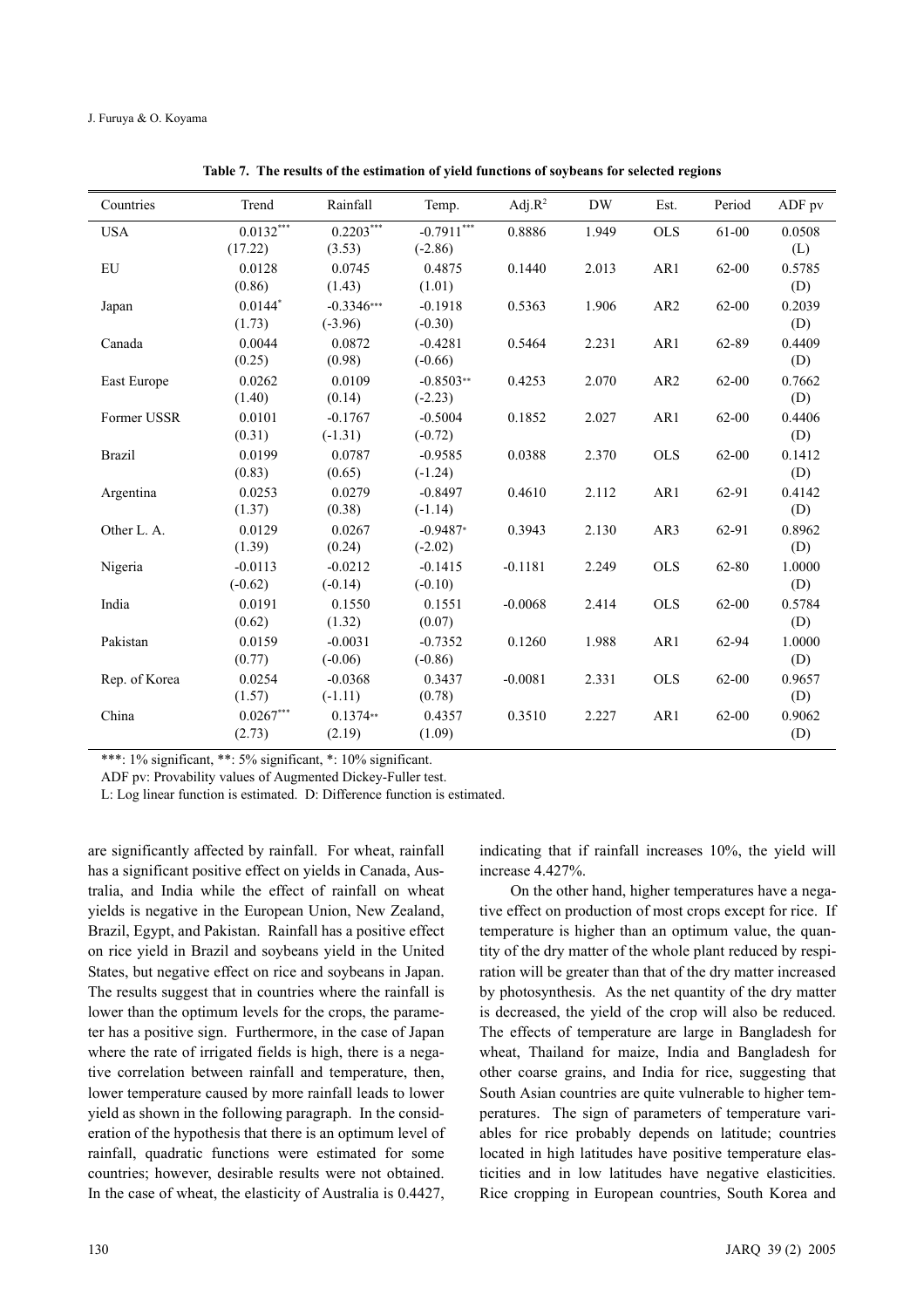Japan is vulnerable to low temperature in the flowering season. In the case of wheat, the elasticity for the European Union, –1.076, indicates that if temperature increases 10%, the yield of wheat will decrease 10.76%.

#### **2. Simulation of the world food model**

In the IFPSIM<sup>7</sup>, changes in yields lead to changes in world production and world commodity prices. The new world prices lead to changes in planted area, because the area is a function of domestic prices, which are in turn linked to the world prices. In the case of wheat, rising temperatures do not affect estimated U.S. yields. However, estimated parameters indicate that production of other countries will be reduced by the climate change. In the end, the world price will increase and the acreage of wheat in the United States will increase.

Fig. 3 through Fig. 6 show the outlook for production of wheat, maize, other coarse grains, and soybeans in the United States, the price leader for these crops. Fig. 3 shows that the production of wheat in the case of higher temperatures increases 20.8 million MT (metric tons) between 2005 and 2025, while the baseline production of wheat increases 12.4 million MT during the same period. The U.S. production in the case of higher temperatures is greater than that in the baseline, because the world price of wheat increases due to the decrease in production in other countries, and the U.S. yield of wheat is not affected by a rise in temperature.

On the other hand, U.S. production of maize, other coarse grains, and soybeans in the case of higher temperatures are lower than those of the baseline. Fig. 4 shows that the production of maize in the case of higher temperatures is 34.0 million MT lower than that of the baseline in 2025. Fig. 5 shows that production of other coarse grains will not change over the 2005–2025 period under the rising temperature scenario, while the production in the baseline will increase 5.6 million MT during the period. Fig. 6 shows that the production of soybeans in the case of higher temperatures is 7.1 million MT lower than that of the baseline. These results suggest that rising temperatures during the flowering or silking stage seriously decrease yields of maize, other coarse grains, and

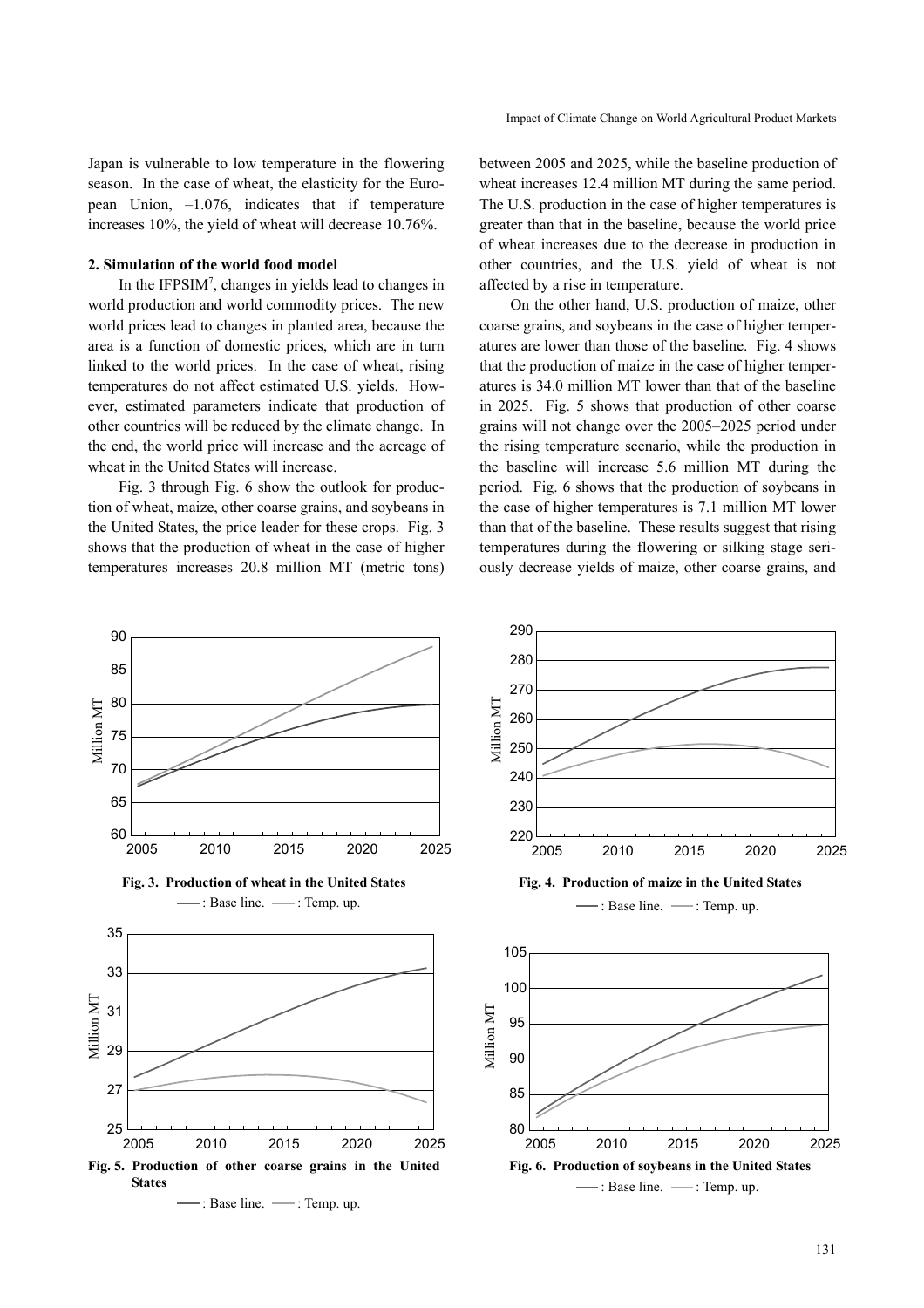J. Furuya & O. Koyama

soybeans in the United States.

The growth rates of production of these crops clearly indicate the differences in impacts of rising temperature across countries and regions. Fig. 7 through Fig. 11 show the growth in production for the five crops in the United States, the European Union, India, China, and the world during the simulation period. The growth rate is



**Fig. 7. Growth of crop production in the United States**

 $\blacksquare$ : Base line.  $\blacksquare$ : Temp. up.









**Fig. 11. Growth of global crop production**

**□**: Base line. ■: Temp. up.

measured by the change in production between 2005 and 2025 divided by that in 2005. Fig. 7 shows that if temperature rises, production of rice will sharply decrease in the United States.

Fig. 8 shows that the EU production growth for maize, rice, and soybeans in the case of higher temperatures is greater than that of the baseline. On the other



**Fig. 8. Growth of crop production in the European Union**

 $\blacksquare$ : Base line.  $\blacksquare$ : Temp. up.



**Fig. 10. Growth of crop production in China**

 $\Box$ : Base line.  $\Box$ : Temp. up.



**Fig. 12. Rates of price changes in the world**

 $\blacksquare$ : Base line.  $\blacksquare$ : Temp. up.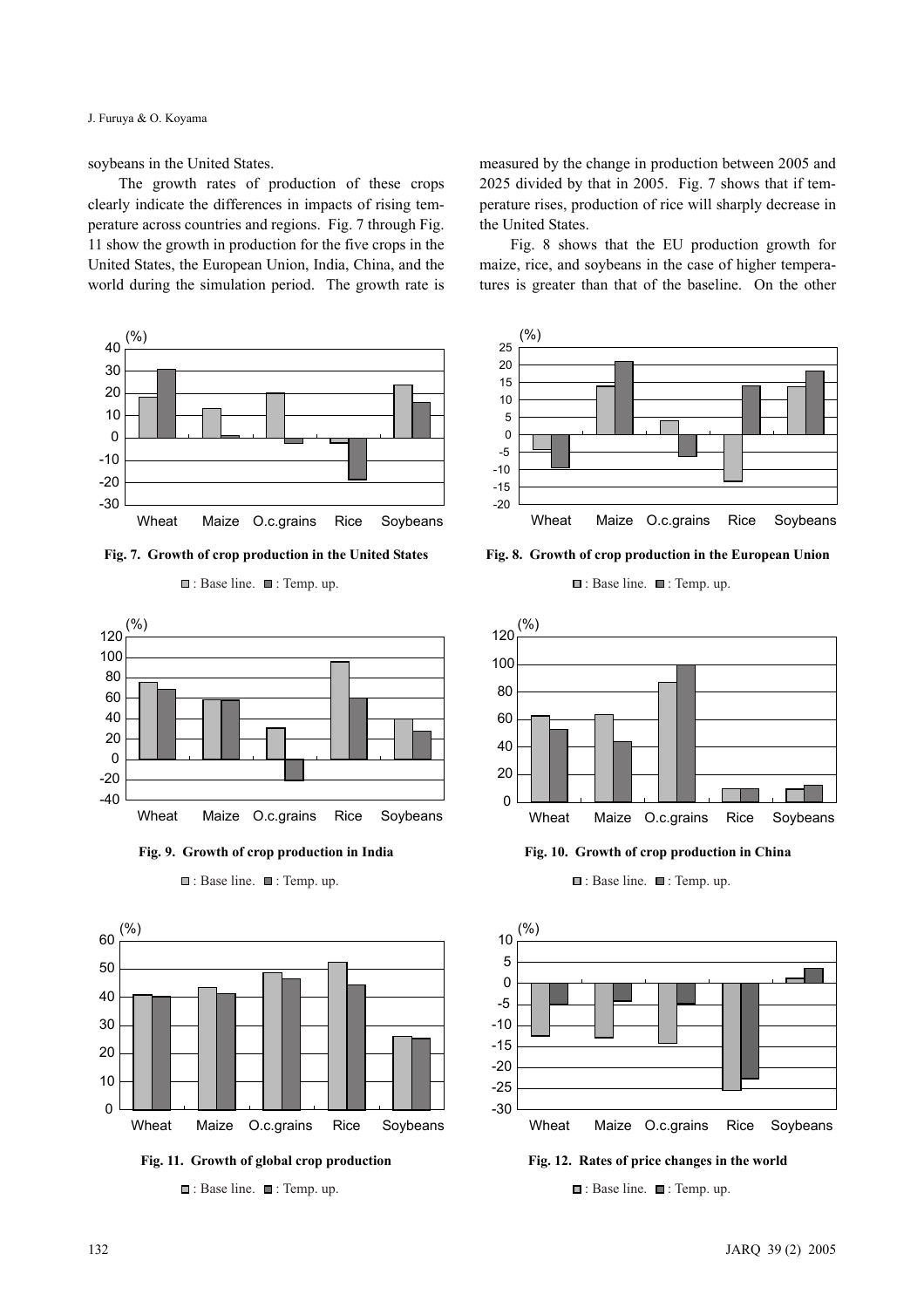hand, the production of wheat and other coarse grains will be decreased by higher temperatures. In this simulation, the farm price of the European Union is the summation of the trade price, marketing margin, and per-unit subsidy, following the same approach used for other countries and regions, the EU prices of wheat, other coarse grains, and rice were fixed in the original model. Thus, changes in the EU production in the higher temperature scenario reflect changes in both the EU yields and prices.

Fig. 9 shows that if temperature rises in India, the productions of all crops will decrease. In particular, production of other coarse grains and rice will sharply decrease in the case of higher temperatures. Fig. 10 shows the growth rate of production in China. Rising temperatures lead to an increase in the production of other coarse grains and soybeans while it leads to a decrease of production of wheat and maize.

Finally, Fig. 11 shows the growth of global crop production. As shown from Fig. 7 to Fig. 10, differences in the growth rates of production between baseline and the higher temperature scenario can be quite large for a given crop in a given country or region, however, the difference in world total production is not large except in the case of rice. World trade will absorb most of the shocks of higher temperatures. Rice production will be affected more than other crops by the climate change largely because of the sharp drop in rice yields and production in the United States and South Asian countries.

Fig. 12 shows rates of price changes in the world. By reducing crop production, the rising temperature scenario leads to higher prices than those of the baseline. These price changes offset the impact of lower production on farmer's profit; however, higher prices depress the welfare of poor and vulnerable people in households that are net purchasers of food.

# **Conclusions**

In many cases, the yields of crops have increasing trends and the non-stationarity of the data is a problem for estimating yield functions. In the case of non-stationary data for yields, these data are first differenced. Estimation results show that crop production in some countries or regions will be reduced greatly by rising temperature. Crop production of the United States, the European Union, and South Asian countries could suffer severe damage from global warming. The results of simulation using the world food model show that the changes of production resulting from higher temperatures are quite different for each crop in each country or region. However, world total production for most crops other than rice is not severely affected. The production of rice will be affected because of the large reduction of yields in the United States and South Asian countries.

These results are based on the mid-term simulation where available cropping regions and the parameters of the supply and demand model are fixed. To obtain more accurate simulation results, it is very likely that a different long-term supply and demand model is required. Furthermore, higher temperature will increase demands for chemical inputs such as herbicide and pesticide, then, a model which includes agricultural input markets is also required. While the scenario is quite simple (temperature measured in degrees Celsius increases 0.05% per year for all countries or about 0.2ºC over the 20 years), the drastic changes of crop production in some countries is remarkable. The countries which suffer severe damage by higher temperature may need to consider changes in cropping patterns and practices.

# **References**

- 1. Food and Agriculture Organization of the United Nations (FAO) (2003) World agriculture: towards 2015/2030. Available online at http://www.fao.org/documents/show\_cdr.asp?url\_file=/d ocrep/005/y4252e/y4252e00.htm. (Verified 8 Feb. 2005).
- 2. FAO (2003) FAOSTAT: FAO Statistical databases. Available online at http://apps.fao.org/default.jsp. (Verified 8 Feb. 2005).
- 3. Intergovernmental Panel on Climatic Change (IPCC) (2003) Climate change 2001: Impacts, adaptation, and vulnerability. Cambridge University Press, New York, USA. Available online at http://www.ipcc.ch/ (Verified 8 Feb. 2005).
- 4. Jones, P. G. & Thornton, P. K. (2003) The potential impacts of climatic change on maize production in Africa and Latin America in 2055. *Global Environ. Change*, **13**, 51–59.
- 5. Lieth, H. (1975) Modeling the primary productivity of the world. *In* Primary productivity of the biosphere, eds. Lieth, H. & Whittaker, R. H., Springer-Verlag, New York, USA, pp.339.
- 6. Parry, M. et al. (1999) Climate change and world food security: A new assessment. *Global Environ. Change*, **9**, S51–S67.
- 7. Oga, K. & Yanagishima, K. (1996) International food and agricultural policy simulation model (user's guide). JIR-CAS Work. Rep. No.1, pp.121.
- 8. Oga, K. (1998) 2020 nen sekai shokuryo jukyu yosoku (Projection of the world food demand and supply in 2020: development and application of international food policy simulation model). JIRCAS Int. Agric. Ser. No.6. JIRCAS, Japan, pp.151 [In Japanese].
- 9. Rosegrant, M. W., Meijer, S. & Cline, S. A. (2002) International model for policy analysis of agricultural commodities and trade (IMPACT): Model description, International food policy research institute (IFPRI),